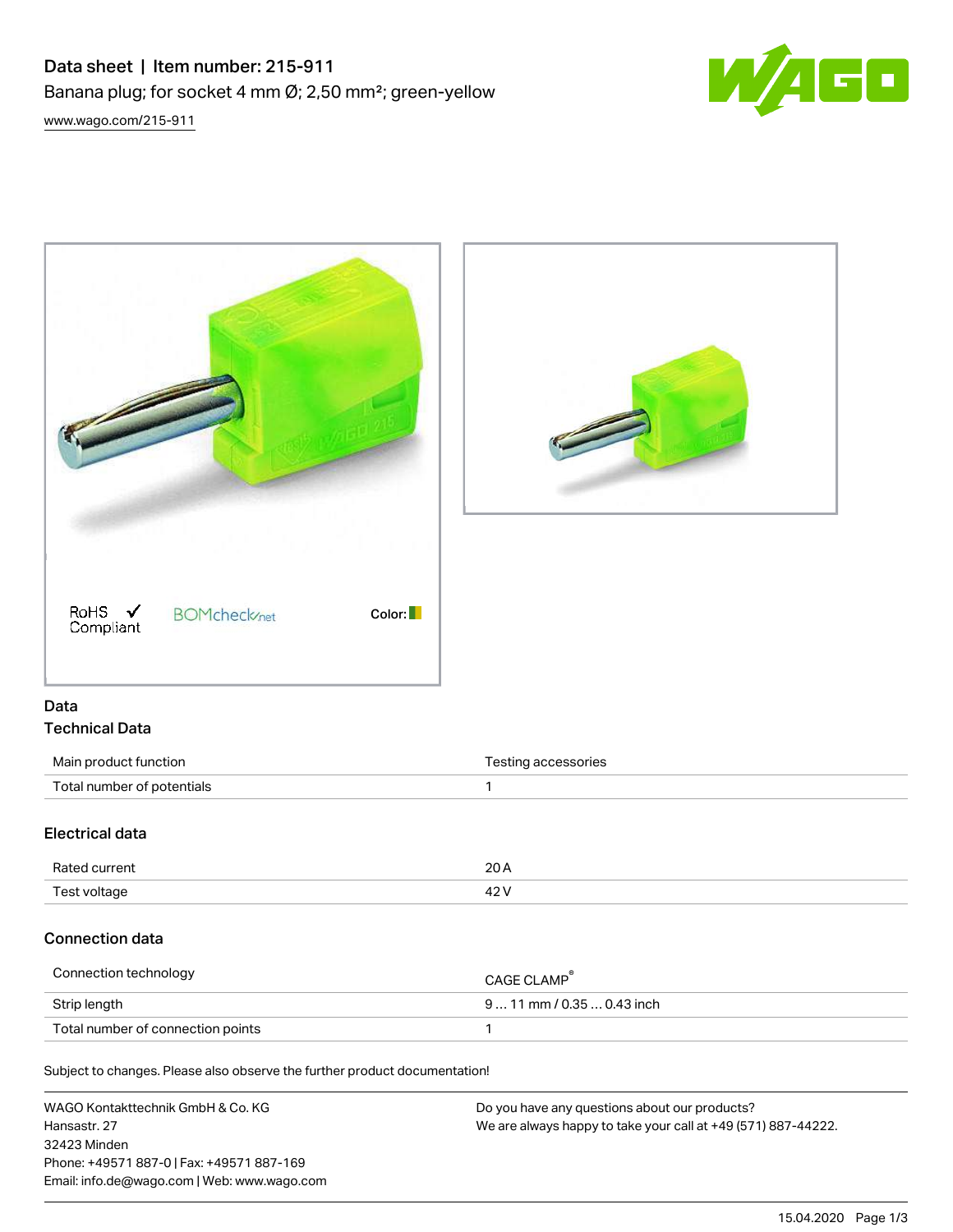[www.wago.com/215-911](http://www.wago.com/215-911)



| Solid conductor         | $0.08$ 2.5 mm <sup>2</sup> / 28  14 AWG |
|-------------------------|-----------------------------------------|
| Fine-stranded conductor | $0.08$ 2.5 mm <sup>2</sup> / 28  14 AWG |

#### Geometrical Data

| Width  | 8 mm / 0.315 inch  |
|--------|--------------------|
| Height | 15 mm / 0.591 inch |
| Depth  | 40 mm / 1.575 inch |

### Material Data

| Color  | areen-vellow |
|--------|--------------|
| Weight | v.v<br>$ -$  |

#### Commercial data

| Product Group      | 2 (Terminal Block Accessories) |
|--------------------|--------------------------------|
| Packaging type     | <b>BOX</b>                     |
| Country of origin  | DE                             |
| <b>GTIN</b>        | 4045454293567                  |
| Customs Tariff No. | 85366990990                    |

#### **Counterpart**

| <b>Downloads</b> |              |         |          |
|------------------|--------------|---------|----------|
| Documentation    |              |         |          |
| <b>Bid Text</b>  |              |         |          |
| 215-911          | Feb 19, 2019 | xml     | Download |
| GAEB X81 - Datei |              | 3.1 kB  |          |
| 215-911          | Sep 19, 2017 | doc     | Download |
| doc - Datei      |              | 26.1 kB |          |

#### CAD/CAE-Data

Phone: +49571 887-0 | Fax: +49571 887-169 Email: info.de@wago.com | Web: www.wago.com

| CAE data                                                                   |                                                               |     |          |
|----------------------------------------------------------------------------|---------------------------------------------------------------|-----|----------|
| EPLAN Data Portal 215-911                                                  |                                                               | URL | Download |
| WSCAD Universe 215-911                                                     |                                                               | URL | Download |
| Subject to changes. Please also observe the further product documentation! |                                                               |     |          |
| WAGO Kontakttechnik GmbH & Co. KG                                          | Do you have any questions about our products?                 |     |          |
| Hansastr, 27                                                               | We are always happy to take your call at +49 (571) 887-44222. |     |          |
| 32423 Minden                                                               |                                                               |     |          |